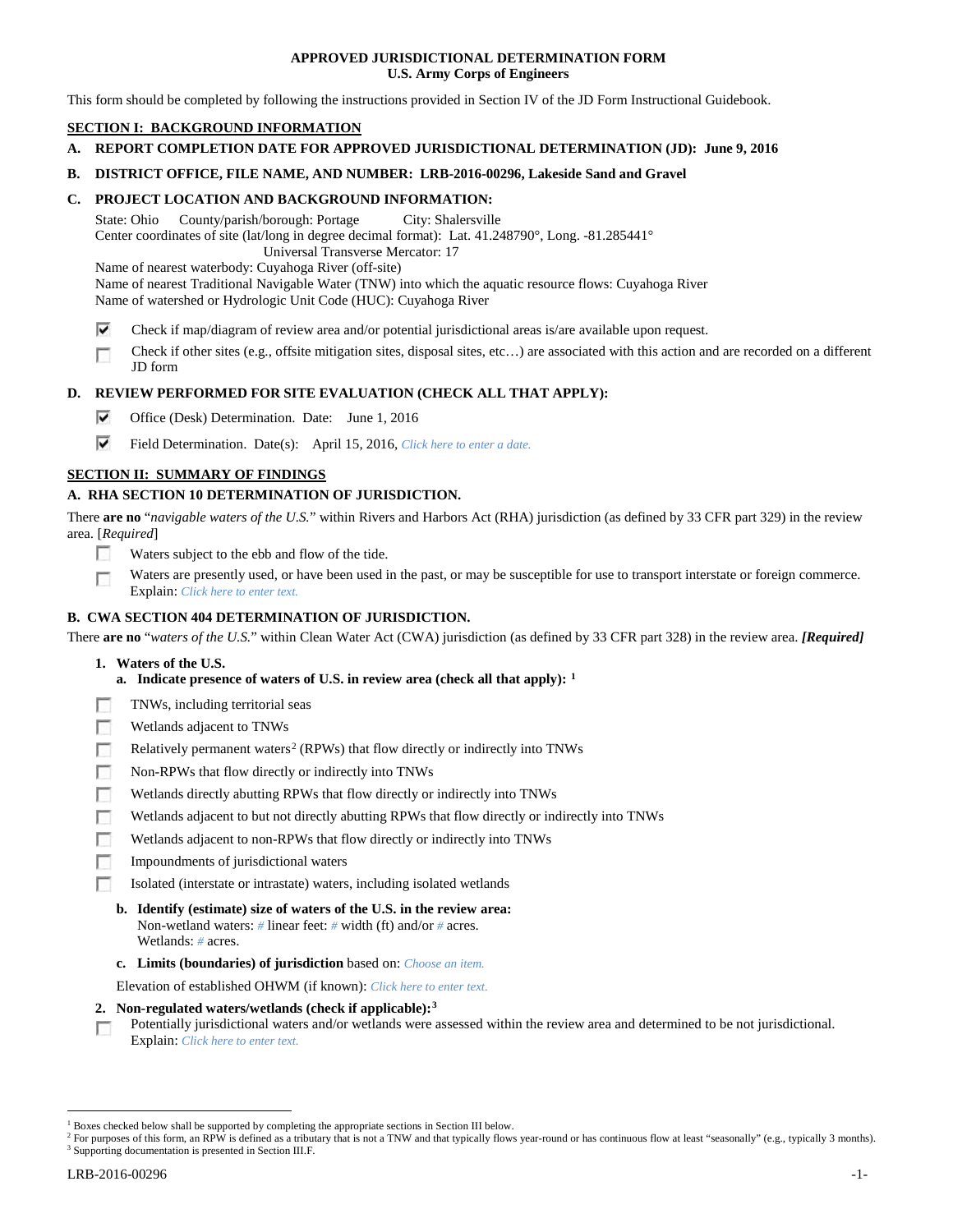### **SECTION III: CWA ANALYSIS**

### **A. TNWs AND WETLANDS ADJACENT TO TNWs**

**The agencies will assert jurisdiction over TNWs and wetlands adjacent to TNWs. If the aquatic resource is a TNW, complete Section III.A.1 and Section III.D.1. only; if the aquatic resource is a wetland adjacent to a TNW, complete Sections III.A.1 and 2 and Section III.D.1.; otherwise, see Section III.B below**.

- **1. TNW**  Identify TNW: *Click here to enter text.*
	- Summarize rationale supporting determination: *Click here to enter text.*
- **2. Wetland adjacent to TNW** Summarize rationale supporting conclusion that wetland is "adjacent": *Click here to enter text.*

## **B. CHARACTERISTICS OF TRIBUTARY (THAT IS NOT A TNW) AND ITS ADJACENT WETLANDS (IF ANY):**

**This section summarizes information regarding characteristics of the tributary and its adjacent wetlands, if any, and it helps determine whether or not the standards for jurisdiction established under Rapanos have been met.** 

**The agencies will assert jurisdiction over non-navigable tributaries of TNWs where the tributaries are "relatively permanent waters" (RPWs), i.e. tributaries that typically flow year-round or have continuous flow at least seasonally (e.g., typically 3 months). A wetland that directly abuts an RPW is also jurisdictional. If the aquatic resource is not a TNW, but has year-round (perennial) flow, skip to Section III.D.2. If the aquatic resource is a wetland directly abutting a tributary with perennial flow, skip to Section III.D.4.**

**A wetland that is adjacent to but that does not directly abut an RPW requires a significant nexus evaluation. Corps districts and EPA regions will include in the record any available information that documents the existence of a significant nexus between a relatively permanent tributary that is not perennial (and its adjacent wetlands if any) and a traditional navigable water, even though a significant nexus finding is not required as a matter of law.**

**If the waterbody[4](#page-1-0) is not an RPW, or a wetland directly abutting an RPW, a JD will require additional data to determine if the waterbody has a significant nexus with a TNW. If the tributary has adjacent wetlands, the significant nexus evaluation must consider the tributary in combination with all of its adjacent wetlands. This significant nexus evaluation that combines, for analytical purposes, the tributary and all of its adjacent wetlands is used whether the review area identified in the JD request is the tributary, or its adjacent wetlands, or both. If the JD covers a tributary with adjacent wetlands, complete Section III.B.1 for the tributary, Section III.B.2 for any onsite wetlands, and Section III.B.3 for all wetlands adjacent to that tributary, both onsite and offsite. The determination whether a significant nexus exists is determined in Section III.C below.**

**1. Characteristics of non-TNWs that flow directly or indirectly into TNW**

**(i) General Area Conditions:**

Watershed size: *# Choose an item.* Drainage area: *# Choose an item.*

Average annual rainfall: *#* inches Average annual snowfall: *#* inches

## **(ii) Physical Characteristics:**

- (a) Relationship with TNW:
	- Tributary flows directly into TNW.

Tributary flows through *Choose an item.* tributaries before entering TNW.

| Project waters are <i>Choose an item</i> , river miles from TNW.                      |
|---------------------------------------------------------------------------------------|
| Project waters are <i>Choose an item</i> , river miles from RPW.                      |
| Project waters are <i>Choose an item.</i> aerial (straight) miles from TNW.           |
| Project waters are <i>Choose an item.</i> aerial (straight) miles from RPW.           |
| Project waters cross or serve as state boundaries. Explain: Click here to enter text. |

Identify flow route to TNW[5:](#page-1-1) *Click here to enter text.* Tributary stream order, if known: *Click here to enter text.*

(b) General Tributary Characteristics (check all that apply):

**Tributary** is: Natural

Artificial (man-made). Explain: *Click here to enter text.*

 $\overline{\phantom{a}}$ Manipulated (man-altered). Explain: *Click here to enter text.*

**Tributary** properties with respect to top of bank (estimate):

- Average width: *#* feet
- Average depth: *#* feet Average side slopes: *Choose an item.*

<span id="page-1-0"></span><sup>&</sup>lt;sup>4</sup> Note that the Instructional Guidebook contains additional information regarding swales, ditches, washes, and erosional features generally and in the arid West.

<span id="page-1-1"></span><sup>5</sup> Flow route can be described by identifying, e.g., tributary a, which flows through the review area, to flow into tributary b, which then flows into TNW.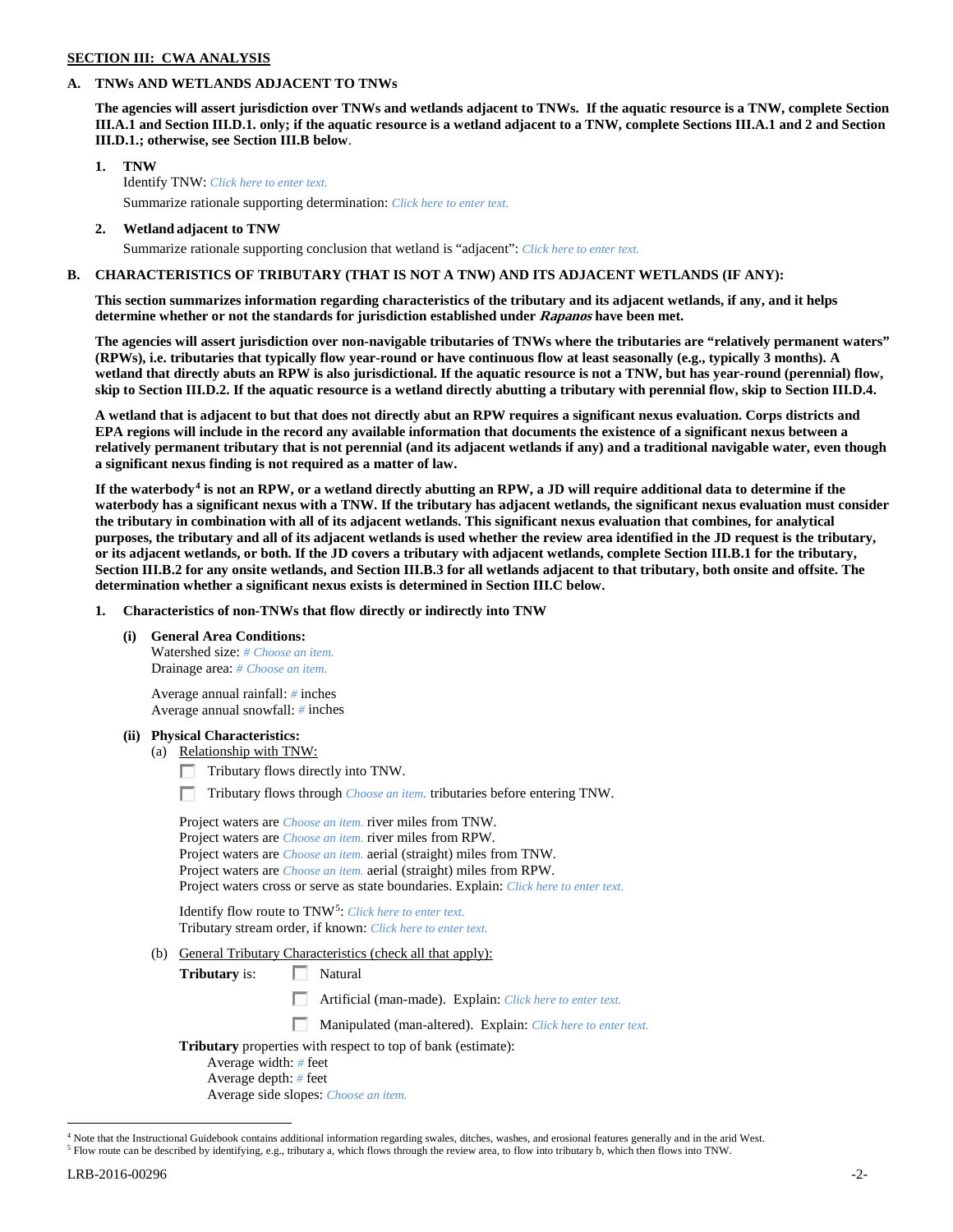|                                                                                                                                                                                                                                                                                     |                                                                                     |                                                                            | Primary tributary substrate composition (check all that apply):                                                                                                                                                                                                                                                                                                                                                                                                                                                              |   |                                                     |  |       |                           |                                                                                                                                                                                                                                                                                                                                          |  |
|-------------------------------------------------------------------------------------------------------------------------------------------------------------------------------------------------------------------------------------------------------------------------------------|-------------------------------------------------------------------------------------|----------------------------------------------------------------------------|------------------------------------------------------------------------------------------------------------------------------------------------------------------------------------------------------------------------------------------------------------------------------------------------------------------------------------------------------------------------------------------------------------------------------------------------------------------------------------------------------------------------------|---|-----------------------------------------------------|--|-------|---------------------------|------------------------------------------------------------------------------------------------------------------------------------------------------------------------------------------------------------------------------------------------------------------------------------------------------------------------------------------|--|
|                                                                                                                                                                                                                                                                                     |                                                                                     | L. S.                                                                      | Silts                                                                                                                                                                                                                                                                                                                                                                                                                                                                                                                        |   | Sands                                               |  |       |                           | Concrete                                                                                                                                                                                                                                                                                                                                 |  |
|                                                                                                                                                                                                                                                                                     |                                                                                     |                                                                            | Cobbles                                                                                                                                                                                                                                                                                                                                                                                                                                                                                                                      |   | Gravel                                              |  |       |                           | Muck                                                                                                                                                                                                                                                                                                                                     |  |
|                                                                                                                                                                                                                                                                                     |                                                                                     |                                                                            | Bedrock                                                                                                                                                                                                                                                                                                                                                                                                                                                                                                                      | п | Vegetation. Type/% cover: Click here to enter text. |  |       |                           |                                                                                                                                                                                                                                                                                                                                          |  |
|                                                                                                                                                                                                                                                                                     |                                                                                     |                                                                            | Other. Explain: Click here to enter text.                                                                                                                                                                                                                                                                                                                                                                                                                                                                                    |   |                                                     |  |       |                           |                                                                                                                                                                                                                                                                                                                                          |  |
| Tributary condition/stability [e.g., highly eroding, sloughing banks]. Explain: Click here to enter text.<br>Presence of run/riffle/pool complexes. Explain: Click here to enter text.<br>Tributary geometry: Choose an item.<br>Tributary gradient (approximate average slope): #% |                                                                                     |                                                                            |                                                                                                                                                                                                                                                                                                                                                                                                                                                                                                                              |   |                                                     |  |       |                           |                                                                                                                                                                                                                                                                                                                                          |  |
|                                                                                                                                                                                                                                                                                     | (c)                                                                                 | Flow:                                                                      | Tributary provides for: Choose an item.<br>Estimate average number of flow events in review area/year: Choose an item.<br>Describe flow regime: Click here to enter text.<br>Other information on duration and volume: Click here to enter text.                                                                                                                                                                                                                                                                             |   |                                                     |  |       |                           |                                                                                                                                                                                                                                                                                                                                          |  |
|                                                                                                                                                                                                                                                                                     |                                                                                     |                                                                            | Surface flow is: Choose an item. Characteristics: Click here to enter text.                                                                                                                                                                                                                                                                                                                                                                                                                                                  |   |                                                     |  |       |                           |                                                                                                                                                                                                                                                                                                                                          |  |
|                                                                                                                                                                                                                                                                                     |                                                                                     |                                                                            | Subsurface flow: Choose an item. Explain findings: Click here to enter text.<br>Dye (or other) test performed: Click here to enter text.                                                                                                                                                                                                                                                                                                                                                                                     |   |                                                     |  |       |                           |                                                                                                                                                                                                                                                                                                                                          |  |
|                                                                                                                                                                                                                                                                                     |                                                                                     |                                                                            | Tributary has (check all that apply):<br>$\Box$ Bed and banks<br>$\Box$ OHWM <sup>6</sup> (check all indicators that apply):<br>$\Box$ clear, natural line impressed on the bank $\Box$<br>$\Box$ changes in the character of soil<br>shelving<br>L. S. B<br>$\Box$ vegetation matted down, bent, or absent $\Box$<br>leaf litter disturbed or washed away<br>sediment deposition<br>water staining<br>other (list): <i>Click here to enter text.</i><br>Discontinuous OHWM. <sup>7</sup> Explain: Click here to enter text. |   |                                                     |  | scour | sediment sorting          | the presence of litter and debris<br>destruction of terrestrial vegetation<br>the presence of wrack line<br>multiple observed or predicted flow events<br>abrupt change in plant community Click here to enter text.<br>If factors other than the OHWM were used to determine lateral extent of CWA jurisdiction (check all that apply): |  |
|                                                                                                                                                                                                                                                                                     |                                                                                     |                                                                            | High Tide Line indicated by:                                                                                                                                                                                                                                                                                                                                                                                                                                                                                                 |   |                                                     |  |       |                           | Mean High Water Mark indicated by:                                                                                                                                                                                                                                                                                                       |  |
|                                                                                                                                                                                                                                                                                     |                                                                                     |                                                                            | oil or scum line along shore objects                                                                                                                                                                                                                                                                                                                                                                                                                                                                                         |   |                                                     |  |       |                           | $\Box$ survey to available datum;                                                                                                                                                                                                                                                                                                        |  |
|                                                                                                                                                                                                                                                                                     |                                                                                     |                                                                            | $\Box$ fine shell or debris deposits (foreshore)                                                                                                                                                                                                                                                                                                                                                                                                                                                                             |   | physical markings/characteristics                   |  |       | $\Box$ physical markings; | vegetation lines/changes in vegetation types.                                                                                                                                                                                                                                                                                            |  |
|                                                                                                                                                                                                                                                                                     |                                                                                     |                                                                            | tidal gauges                                                                                                                                                                                                                                                                                                                                                                                                                                                                                                                 |   |                                                     |  |       |                           |                                                                                                                                                                                                                                                                                                                                          |  |
|                                                                                                                                                                                                                                                                                     |                                                                                     |                                                                            | other (list): Click here to enter text.                                                                                                                                                                                                                                                                                                                                                                                                                                                                                      |   |                                                     |  |       |                           |                                                                                                                                                                                                                                                                                                                                          |  |
|                                                                                                                                                                                                                                                                                     |                                                                                     |                                                                            | (iii) Chemical Characteristics:<br>Explain: Click here to enter text.                                                                                                                                                                                                                                                                                                                                                                                                                                                        |   |                                                     |  |       |                           | Characterize tributary (e.g., water color is clear, discolored, oily film; water quality; general watershed characteristics, etc.).                                                                                                                                                                                                      |  |
|                                                                                                                                                                                                                                                                                     |                                                                                     |                                                                            | Identify specific pollutants, if known: Click here to enter text.                                                                                                                                                                                                                                                                                                                                                                                                                                                            |   |                                                     |  |       |                           |                                                                                                                                                                                                                                                                                                                                          |  |
|                                                                                                                                                                                                                                                                                     |                                                                                     |                                                                            | (iv) Biological Characteristics. Channel supports (check all that apply):                                                                                                                                                                                                                                                                                                                                                                                                                                                    |   |                                                     |  |       |                           |                                                                                                                                                                                                                                                                                                                                          |  |
|                                                                                                                                                                                                                                                                                     | Riparian corridor. Characteristics (type, average width): Click here to enter text. |                                                                            |                                                                                                                                                                                                                                                                                                                                                                                                                                                                                                                              |   |                                                     |  |       |                           |                                                                                                                                                                                                                                                                                                                                          |  |
|                                                                                                                                                                                                                                                                                     |                                                                                     | Wetland fringe. Characteristics: Click here to enter text.<br>Habitat for: |                                                                                                                                                                                                                                                                                                                                                                                                                                                                                                                              |   |                                                     |  |       |                           |                                                                                                                                                                                                                                                                                                                                          |  |
|                                                                                                                                                                                                                                                                                     |                                                                                     | u                                                                          |                                                                                                                                                                                                                                                                                                                                                                                                                                                                                                                              |   |                                                     |  |       |                           |                                                                                                                                                                                                                                                                                                                                          |  |
|                                                                                                                                                                                                                                                                                     |                                                                                     |                                                                            | Federally Listed species. Explain findings: Click here to enter text.                                                                                                                                                                                                                                                                                                                                                                                                                                                        |   |                                                     |  |       |                           |                                                                                                                                                                                                                                                                                                                                          |  |
|                                                                                                                                                                                                                                                                                     |                                                                                     |                                                                            | Fish/spawn areas. Explain findings: Click here to enter text.                                                                                                                                                                                                                                                                                                                                                                                                                                                                |   |                                                     |  |       |                           |                                                                                                                                                                                                                                                                                                                                          |  |

<span id="page-2-1"></span><span id="page-2-0"></span> <sup>6</sup> <sup>6</sup>A natural or man-made discontinuity in the OHWM does not necessarily sever jurisdiction (e.g., where the stream temporarily flows underground, or where the OHWM has been removed by development or agricultural practices). Where there is a break in the OHWM that is unrelated to the waterbody's flow regime (e.g., flow over a rock outcrop or through a culvert), the agencies will look for indicators of flow above and below the break. 7 Ibid.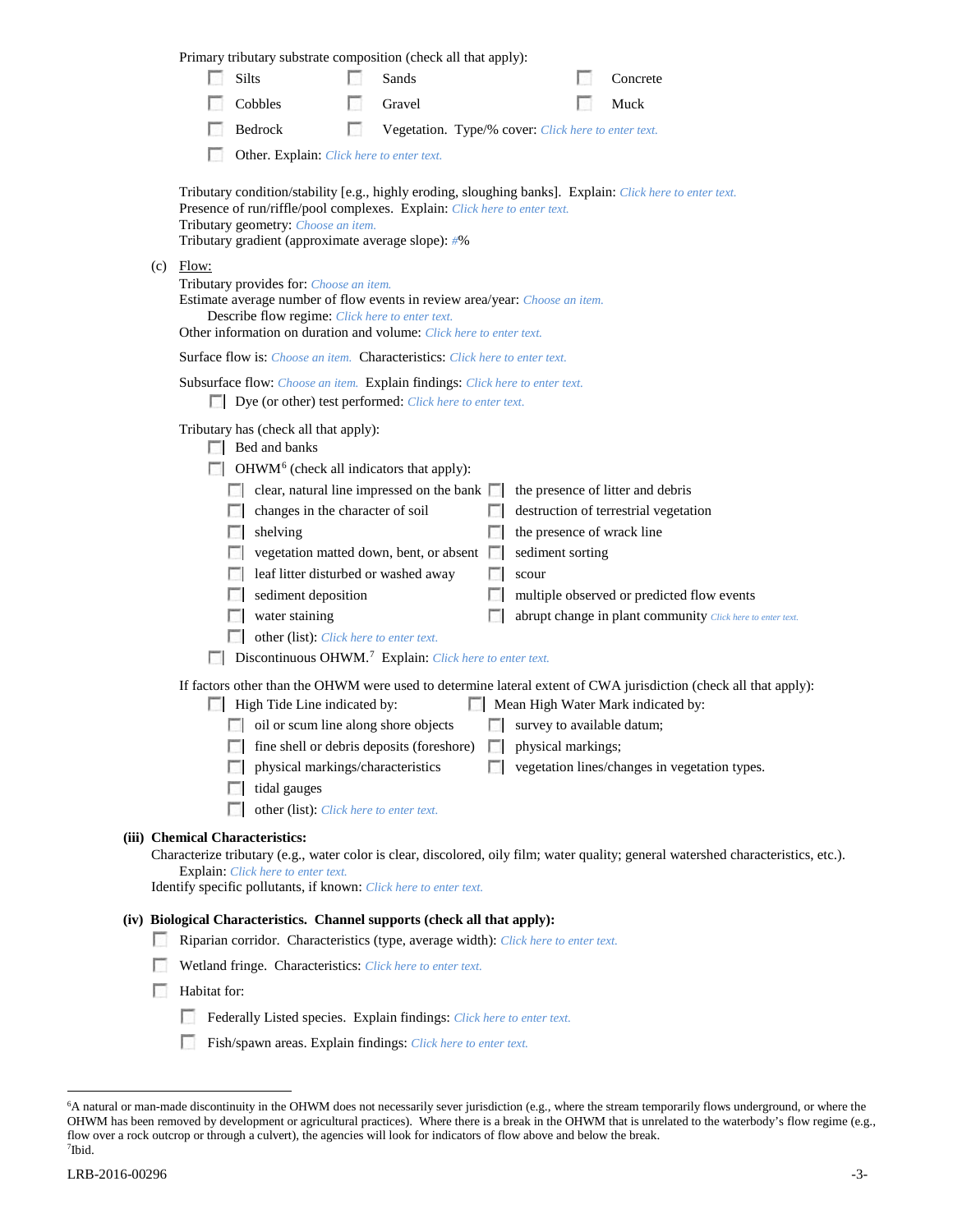п Other environmentally-sensitive species. Explain findings: *Click here to enter text.*

Aquatic/wildlife diversity. Explain findings: *Click here to enter text.*

### **2. Characteristics of wetlands adjacent to non-TNW that flow directly or indirectly into TNW**

### **(i) Physical Characteristics:**

- (a) General Wetland Characteristics:
	- Properties:

Wetland size: *#* acres Wetland type. Explain: *Click here to enter text.* Wetland quality. Explain: *Click here to enter text.* Project wetlands cross or serve as state boundaries. Explain: *Click here to enter text.*

(b) General Flow Relationship with Non-TNW:

Flow is: *Choose an item.* Explain: *Click here to enter text.*

Surface flow is: *Choose an item.* Characteristics: *Click here to enter text.*

Subsurface flow: *Choose an item.* Explain findings: *Click here to enter text.*

Dye (or other) test performed: *Click here to enter text.*

- (c) Wetland Adjacency Determination with Non-TNW:
	- $\Box$  Directly abutting
	- $\Box$  Not directly abutting
		- **1999** Discrete wetland hydrologic connection. Explain: *Click here to enter text.*
		- E. Ecological connection. Explain: *Click here to enter text.*
		- $\mathcal{L}$ Separated by berm/barrier. Explain: *Click here to enter text.*

### (d) Proximity (Relationship) to TNW

Project wetlands are *Choose an item.* river miles from TNW. Project waters are *Choose an item.* aerial (straight) miles from TNW. Flow is from: *Choose an item.* Estimate approximate location of wetland as within the *Choose an item.* floodplain.

### **(ii) Chemical Characteristics:**

Characterize wetland system (e.g., water color is clear, brown, oil film on surface; water quality; general watershed characteristics; etc.). Explain: *Click here to enter text.*

Identify specific pollutants, if known: *Click here to enter text.*

#### **(iii) Biological Characteristics. Wetland supports (check all that apply):**

- Riparian buffer. Characteristics (type, average width): *Click here to enter text.*
- Vegetation type/percent cover. Explain: *Click here to enter text.*
- $\Box$  Habitat for:
	- Federally Listed species. Explain findings: *Click here to enter text*.
	- Fish/spawn areas. Explain findings: *Click here to enter text.*
	- Other environmentally-sensitive species. Explain findings: *Click here to enter text.*
	- Aquatic/wildlife diversity. Explain findings: *Click here to enter text.*

### **3. Characteristics of all wetlands adjacent to the tributary (if any)**

All wetland(s) being considered in the cumulative analysis: *Choose an item.* Approximately (*#*) acres in total are being considered in the cumulative analysis.

For each wetland, specify the following:

| Directly abuts? $(Y/N)$ | Size (in acres) | Directly abuts? $(Y/N)$ | Size (in acres) |
|-------------------------|-----------------|-------------------------|-----------------|
|                         |                 |                         |                 |
|                         |                 | Y/N                     |                 |
|                         |                 | Y/N                     |                 |
|                         |                 | 77 N                    |                 |

Summarize overall biological, chemical and physical functions being performed: *Click here to enter text.*

### **C. SIGNIFICANT NEXUS DETERMINATION**

**A significant nexus analysis will assess the flow characteristics and functions of the tributary itself and the functions performed by any wetlands adjacent to the tributary to determine if they significantly affect the chemical, physical, and biological integrity of a TNW. For each of the following situations, a significant nexus exists if the tributary, in combination with all of its adjacent wetlands,**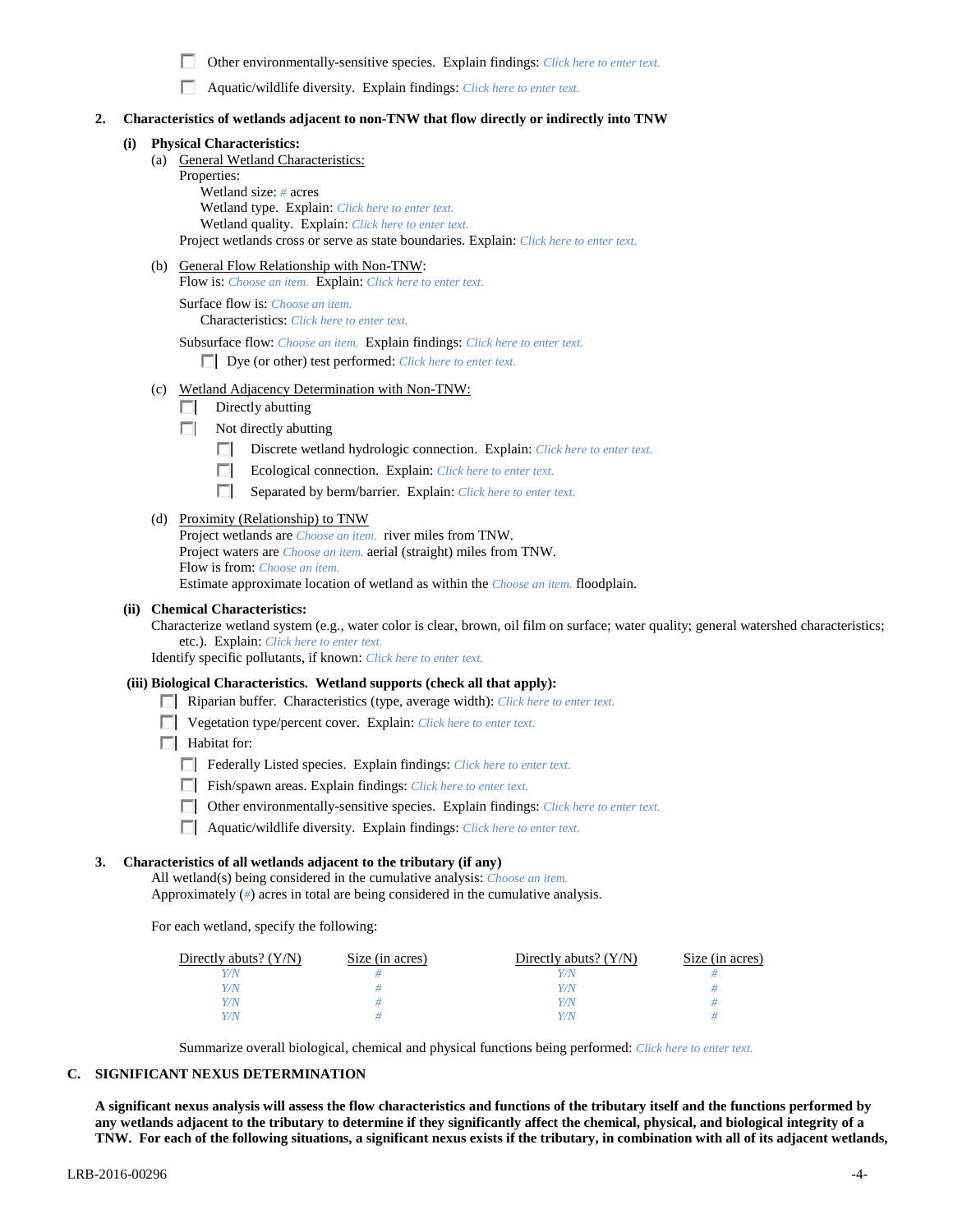**has more than a speculative or insubstantial effect on the chemical, physical and/or biological integrity of a TNW. Considerations when evaluating significant nexus include, but are not limited to the volume, duration, and frequency of the flow of water in the tributary and its proximity to a TNW, and the functions performed by the tributary and all its adjacent wetlands. It is not appropriate to determine significant nexus based solely on any specific threshold of distance (e.g. between a tributary and its adjacent wetland or between a tributary and the TNW). Similarly, the fact an adjacent wetland lies within or outside of a floodplain is not solely determinative of significant nexus.** 

## **Draw connections between the features documented and the effects on the TNW, as identified in the** *Rapanos* **Guidance and discussed in the Instructional Guidebook. Factors to consider include, for example:**

- Does the tributary, in combination with its adjacent wetlands (if any), have the capacity to carry pollutants or flood waters to TNWs, or to reduce the amount of pollutants or flood waters reaching a TNW?
- Does the tributary, in combination with its adjacent wetlands (if any), provide habitat and lifecycle support functions for fish and other species, such as feeding, nesting, spawning, or rearing young for species that are present in the TNW?
- Does the tributary, in combination with its adjacent wetlands (if any), have the capacity to transfer nutrients and organic carbon that support downstream foodwebs?
- Does the tributary, in combination with its adjacent wetlands (if any), have other relationships to the physical, chemical, or biological integrity of the TNW?

## *Note: the above list of considerations is not inclusive and other functions observed or known to occur should be documented below:*

- **1. Significant nexus findings for non-RPW that has no adjacent wetlands and flows directly or indirectly into TNWs.** Explain findings of presence or absence of significant nexus below, based on the tributary itself, then go to Section III.D: *Click here to enter text.*
- **2. Significant nexus findings for non-RPW and its adjacent wetlands, where the non-RPW flows directly or indirectly into TNWs.**  Explain findings of presence or absence of significant nexus below, based on the tributary in combination with all of its adjacent wetlands, then go to Section III.D: *Click here to enter text.*
- **3. Significant nexus findings for wetlands adjacent to an RPW but that do not directly abut the RPW.** Explain findings of presence or absence of significant nexus below, based on the tributary in combination with all of its adjacent wetlands, then go to Section III.D: *Click here to enter text.*

# **D. DETERMINATIONS OF JURISDICTIONAL FINDINGS. THE SUBJECT WATERS/WETLANDS ARE (CHECK ALL THAT APPLY):**

- **1. TNWs and Adjacent Wetlands.** Check all that apply and provide size estimates in review area:
	- TNWs: *#* linear feet *#* width (ft), Or, *#* acres.
	- **Wetlands adjacent to TNWs:** # acres.

# **2. RPWs that flow directly or indirectly into TNWs.**

- Tributaries of TNWs where tributaries typically flow year-round are jurisdictional. Provide data and rationale indicating that tributary is perennial: *Click here to enter text.*.
- Tributaries of TNW where tributaries have continuous flow "seasonally" (e.g., typically three months each year) are jurisdictional. Data supporting this conclusion is provided at Section III.B. Provide rationale indicating that tributary flows seasonally: *Click here to enter text.*.

Provide estimates for jurisdictional waters in the review area (check all that apply):

- Tributary waters: # linear feet # width (ft).
- Other non-wetland waters: *#* acres.

Identify type(s) of waters: *Click here to enter text.*

- **3. Non-RPWs[8](#page-4-0) that flow directly or indirectly into TNWs.**
	- Waterbody that is not a TNW or an RPW, but flows directly or indirectly into a TNW, and it has a significant nexus with a TNW is jurisdictional. Data supporting this conclusion is provided at Section III.C.

Provide estimates for jurisdictional waters within the review area (check all that apply):

- Tributary waters: # linear feet # width (ft).
- Other non-wetland waters: *#* acres.
	- Identify type(s) of waters: *Click here to enter text.*

# **4. Wetlands directly abutting an RPW that flow directly or indirectly into TNWs.**

- Wetlands directly abut RPW and thus are jurisdictional as adjacent wetlands.
	- Wetlands directly abutting an RPW where tributaries typically flow year-round. Provide data and rationale indicating that tributary is perennial in Section III.D.2, above. Provide rationale indicating that wetland is directly abutting an RPW: *Click here to enter text.*
	- **T** Wetlands directly abutting an RPW where tributaries typically flow "seasonally." Provide data indicating that tributary is seasonal in Section III.B and rationale in Section III.D.2, above. Provide rationale indicating that wetland is directly abutting an RPW: *Click here to enter text.*

<span id="page-4-0"></span> $\frac{1}{8}$ See Footnote # 3.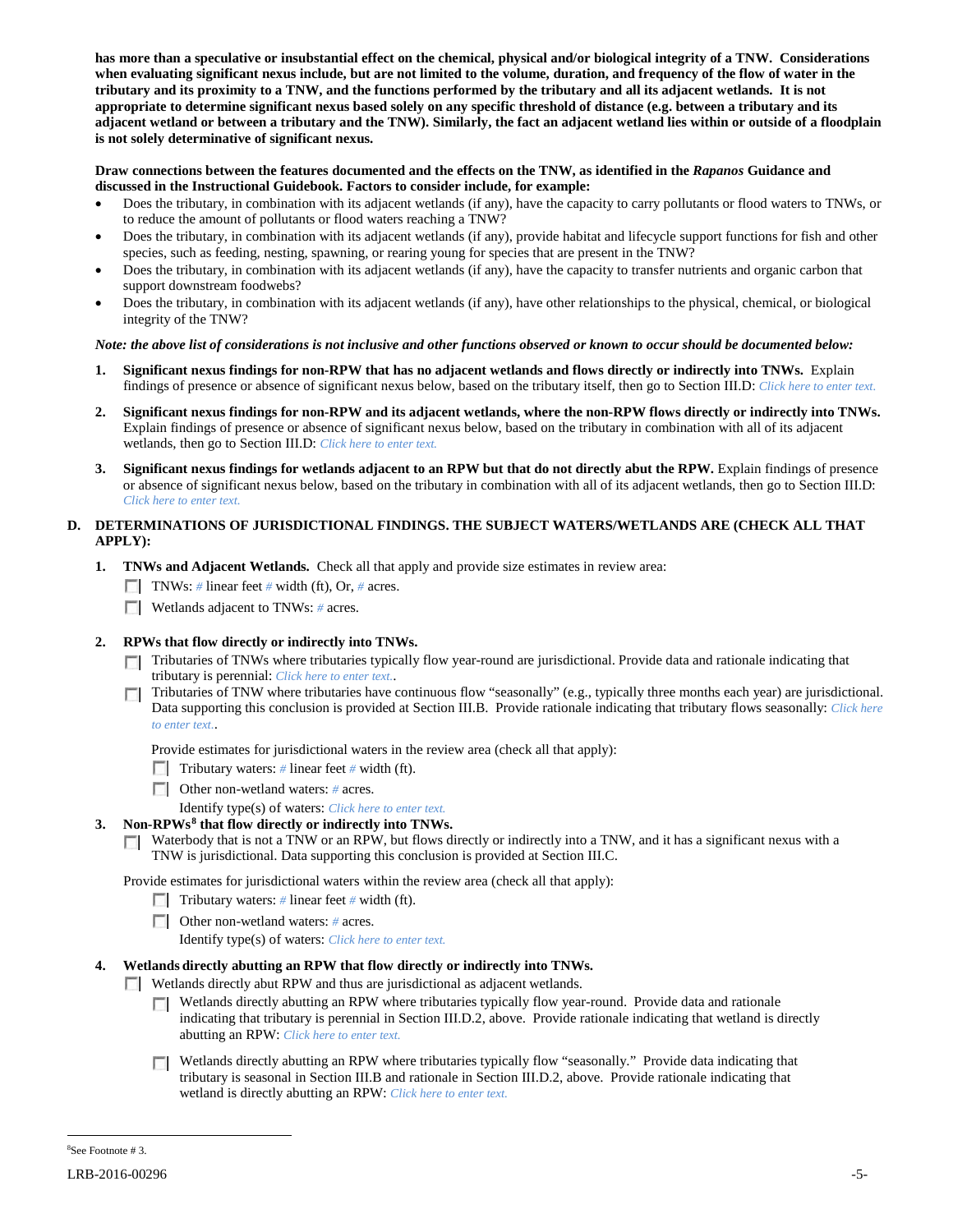Provide acreage estimates for jurisdictional wetlands in the review area: *#* acres.

### **5. Wetlands adjacent to but not directly abutting an RPW that flow directly or indirectly into TNWs.**

Wetlands that do not directly abut an RPW, but when considered in combination with the tributary to which they are **TI** adjacent and with similarly situated adjacent wetlands, have a significant nexus with a TNW are jurisidictional. Data supporting this conclusion is provided at Section III.C.

Provide acreage estimates for jurisdictional wetlands in the review area: *#* acres.

### **6. Wetlands adjacent to non-RPWs that flow directly or indirectly into TNWs.**

Wetlands adjacent to such waters, and have when considered in combination with the tributary to which they are adjacent  $\Box$ and with similarly situated adjacent wetlands, have a significant nexus with a TNW are jurisdictional. Data supporting this conclusion is provided at Section III.C.

Provide estimates for jurisdictional wetlands in the review area: *#* acres.

## **7. Impoundments of jurisdictional waters. [9](#page-5-0)**

- As a general rule, the impoundment of a jurisdictional tributary remains jurisdictional.
- Demonstrate that impoundment was created from "waters of the U.S.," or n.
- Demonstrate that water meets the criteria for one of the categories presented above (1-6), or
- Demonstrate that water is isolated with a nexus to commerce (see E below).

### **E. ISOLATED [INTERSTATE OR INTRA-STATE] WATERS, INCLUDING ISOLATED WETLANDS, THE USE, DEGRADATION OR DESTRUCTION OF WHICH COULD AFFECT INTERSTATE COMMERCE, INCLUDING ANY SUCH WATERS (CHECK ALL THAT APPLY):[10](#page-5-1)**

which are or could be used by interstate or foreign travelers for recreational or other purposes.

**F** from which fish or shellfish are or could be taken and sold in interstate or foreign commerce.

which are or could be used for industrial purposes by industries in interstate commerce.

Interstate isolated waters.Explain: *Click here to enter text.*

Other factors.Explain: *Click here to enter text.*

## **Identify water body and summarize rationale supporting determination:** *Click here to enter text.*

Provide estimates for jurisdictional waters in the review area (check all that apply):

Tributary waters: # linear feet # width (ft).

Other non-wetland waters: *#* acres.

Identify type(s) of waters: *Click here to enter text.*

Wetlands: # acres.

г

**F. NON-JURISDICTIONAL WATERS, INCLUDING WETLANDS (CHECK ALL THAT APPLY):**

If potential wetlands were assessed within the review area, these areas did not meet the criteria in the 1987 Corps of Engineers Wetland Delineation Manual and/or appropriate Regional Supplements.

Review area included isolated waters with no substantial nexus to interstate (or foreign) commerce.

Prior to the Jan 2001 Supreme Court decision in "*SWANCC*," the review area would have been regulated based solely on the г "Migratory Bird Rule" (MBR).

n Waters do not meet the "Significant Nexus" standard, where such a finding is required for jurisdiction. Explain: *Click here to enter text.* 

**In** Other: (explain, if not covered above): *Click here to enter text.*

Provide acreage estimates for non-jurisdictional waters in the review area, where the sole potential basis of jurisdiction is the MBR factors (i.e., presence of migratory birds, presence of endangered species, use of water for irrigated agriculture), using best professional judgment (check all that apply):

Non-wetland waters (i.e., rivers, streams): *#* linear feet *#* width (ft).

 $\sim$ Lakes/ponds: *#* acres.

Other non-wetland waters: *#* acres. List type of aquatic resource: *Click here to enter text.*.

Wetlands: # acres.

Provide acreage estimates for non-jurisdictional waters in the review area that do not meet the "Significant Nexus" standard, where such a finding is required for jurisdiction (check all that apply):

Non-wetland waters (i.e., rivers, streams): *#* linear feet *#* width (ft).

Г Lakes/ponds: *#* acres.

<span id="page-5-0"></span><sup>&</sup>lt;sup>9</sup> To complete the analysis refer to the key in Section III.D.6 of the Instructional Guidebook.

<span id="page-5-1"></span><sup>&</sup>lt;sup>10</sup> Prior to asserting or declining CWA jurisdiction based solely on this category, Corps Districts will elevate the action to Corps and EPA HQ for review consistent with the process described in the Corps/EPA *Memorandum Regarding CWA Act Jurisdiction Following Rapanos.*